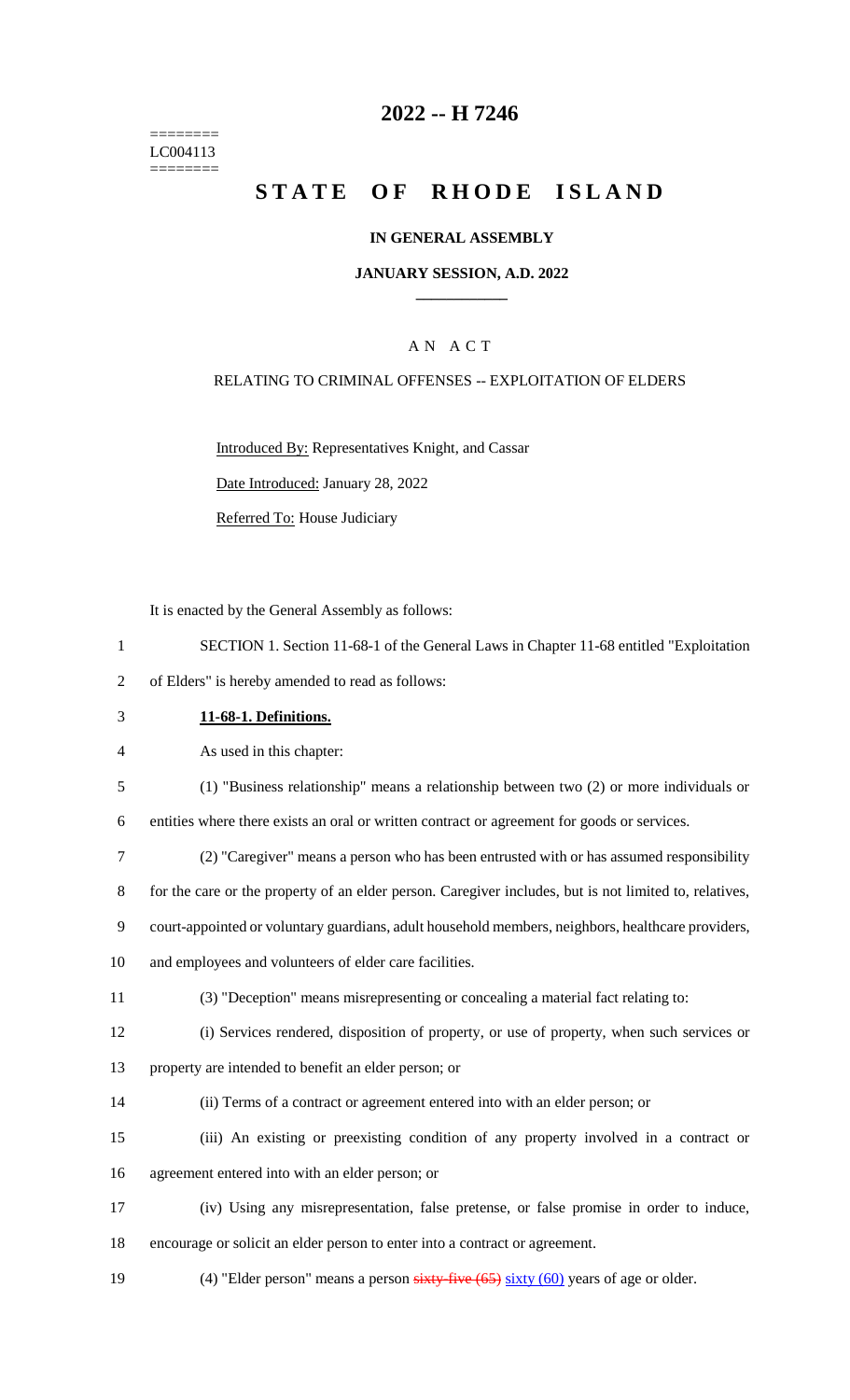| $\mathbf{1}$ | (5) "Intimidation" means the communication by word or act to an elder person that the                  |
|--------------|--------------------------------------------------------------------------------------------------------|
| 2            | elder person will be deprived of food, nutrition, clothing, shelter, supervision, medicine, medical    |
| 3            | services, money, or financial support or will suffer physical violence.                                |
| 4            | (6) "Lacks capacity to consent" means an impairment by reason of mental illness,                       |
| 5            | developmental disability, organic brain disorder, physical illness or disability, short-term memory    |
| 6            | loss, or other cause, that causes an elder person to lack sufficient understanding or capacity to make |
| $\tau$       | or communicate reasonable decisions concerning the elder person's person or property.                  |
| 8            | (7) "Position of trust and confidence" with respect to an elder person means the position of           |
| 9            | a person who:                                                                                          |
| 10           | (i) Is a spouse, adult child, or other relative by blood or marriage of the elder person;              |
| 11           | (ii) Is a joint tenant or tenant in common with the elder person;                                      |
| 12           | (iii) Has a legal or fiduciary relationship with the elder person including, but not limited           |
| 13           | to, a court-appointed or voluntary guardian, trustee, attorney, or conservator;                        |
| 14           | (iv) Is the caregiver of the elder person; or                                                          |
| 15           | (v) Is any other person who has been entrusted with or has assumed responsibility for the              |
| 16           | use or management of the elder person's funds, assets, or property.                                    |
| 17           | SECTION 2. This act shall take effect upon passage.                                                    |

#### $=$ LC004113 ========